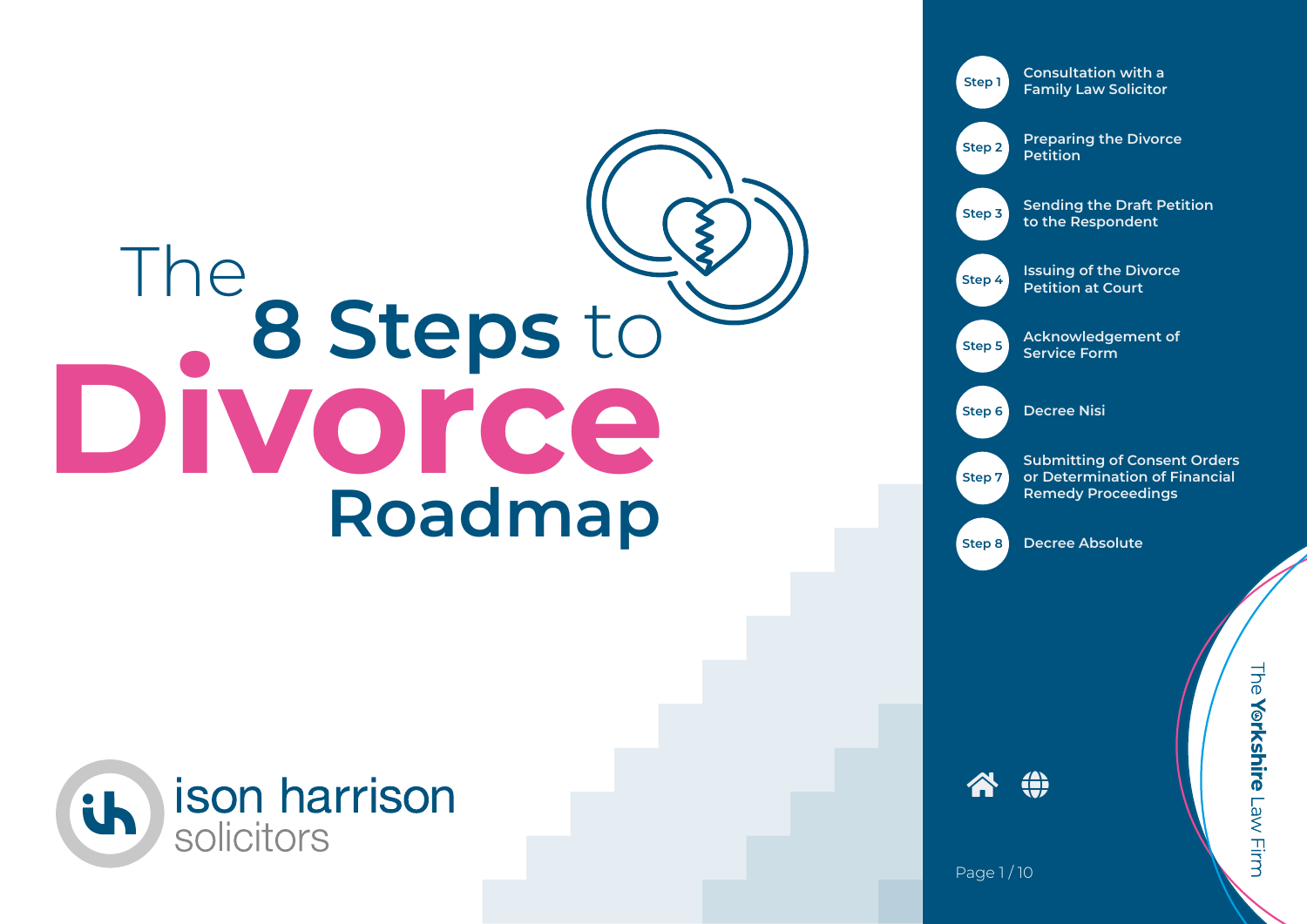#### **Consultation with a Family Law Solicitor Step 1**

Engaging a family lawyer can feel daunting but they will help guide you through the process step by step. Book an initial consultation as soon as possible.

A family lawyer will:



Establish the reasons for the marital breakdown



Gain an understanding of financial assets



Discuss potential children disputes



The Yorkshire Law Firm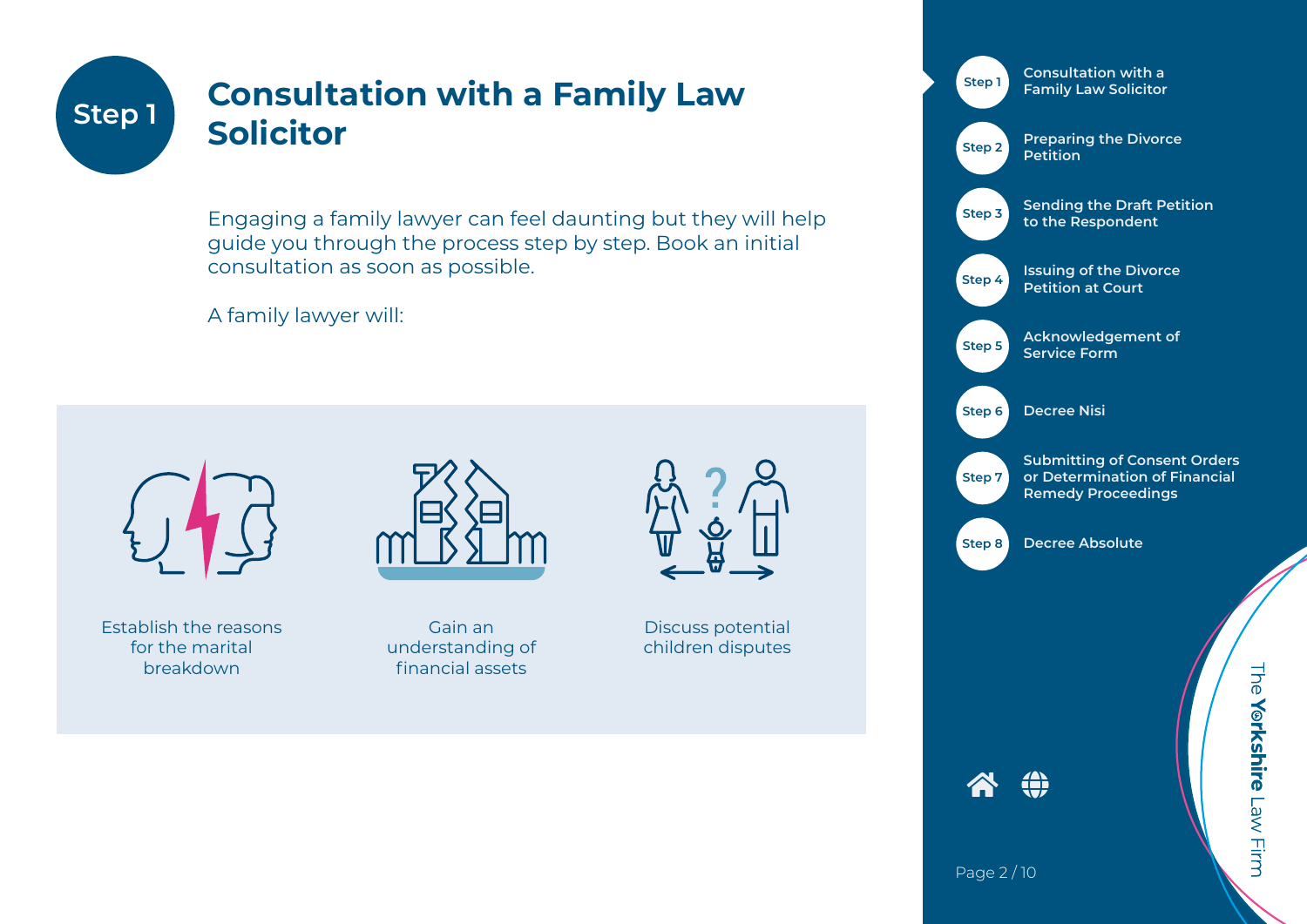**Divorce Facts**

#### **Preparing the Divorce Petition** Step 2 **Detition DIVORCE**

The next step is for the lawyer and client to assess if the marriage should result in divorce. At this point, a petition or application for divorce can be drafted.



**Consultation with a Family Law Solicitor Preparing the Divorce Petition Sending the Draft Petition to the Respondent Issuing of the Divorce Petition at Court Acknowledgement of Service Form Decree Nisi Step 1 Step 2 Step 3 Step 4 Step 5 Step 6**

> **Submitting of Consent Orders or Determination of Financial Remedy Proceedings**

**Step 8**

**Decree Absolute**

谷 (1)

**Step 7**

# The Yorkshire Law Firm

#### **Did you know...?**

There is only one ground for a divorce to be granted by the Family Court, and that is the ground of the marriage having '**irretrievably broken down**'.

There are however **five 'facts'** in law, one of which must be established by the applicant / petitioner to divorce, to allow them to demonstrate to the court that the marriage has 'irretrievably broken down'.

#### **Also...**

To divorce inside of a two year separation period then a fault based fact must be relied upon, either that of the other spouse's '**unreasonable behaviour'** or their adultery.

Page 3 / 10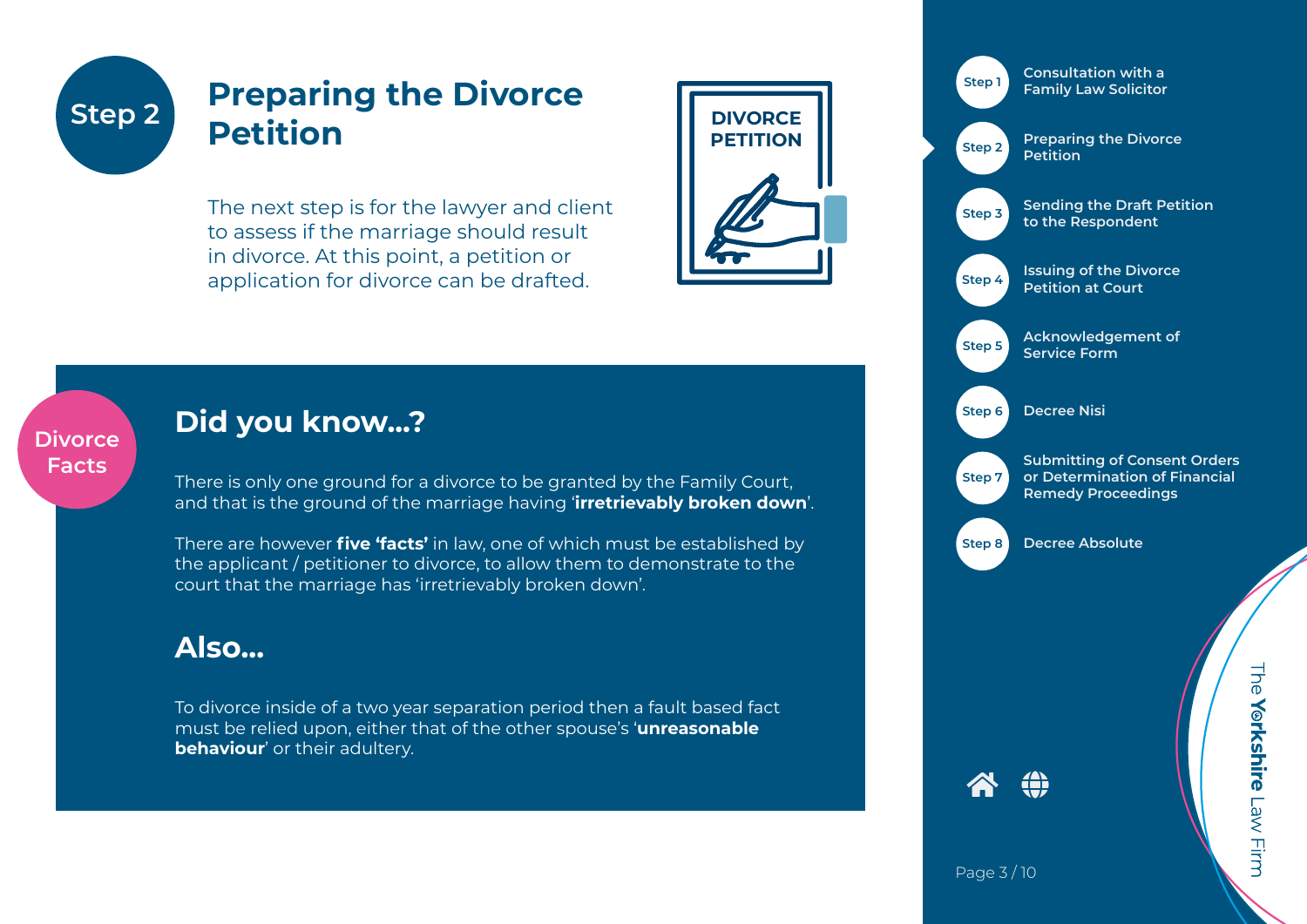#### **Sending the Draft Petition to the Respondent Step 3**

The next step in the divorce process is for the draft petition to be sent to the respondent party to the divorce (the nonpetitioning spouse).

The petition deals with:



If the petitioning party is seeking for the costs for the divorce to be paid by the respondent party



If a financial order from the court is requested (to reflect the division of financial assets in the marriage).

The respondent party is encouraged to engage a solicitor at this stage in order that they can be expertly advised through the divorce process.



**OUR TOP TIP:** The draft petition can help with early negotiation and engagement from both parties so it is an important part of the process.



Page 4 / 10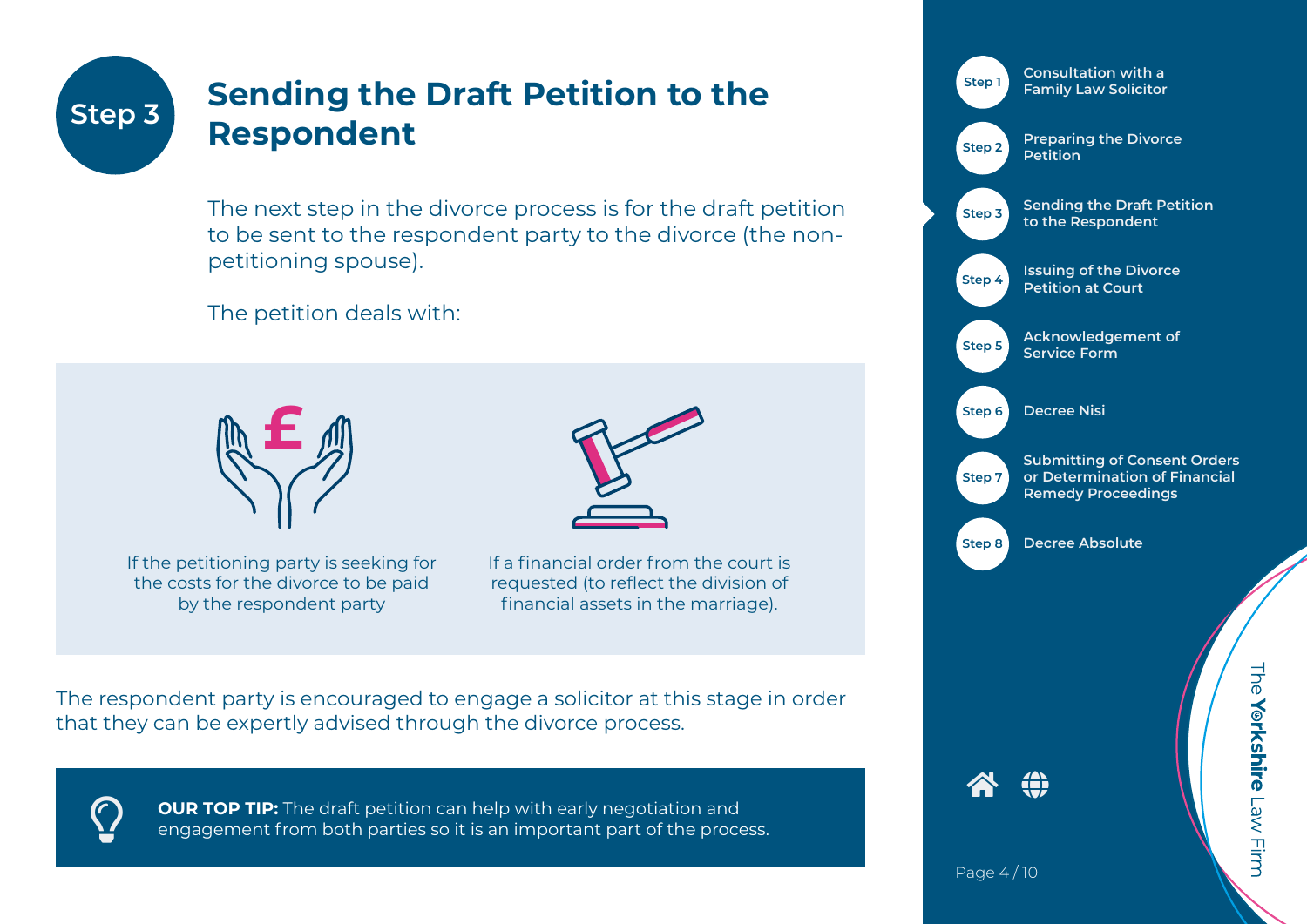#### **Issuing of the Divorce Petition at Court Step 4**

Once the divorce petition has been sent to the respondent party as a draft, and hopefully an agreement reached as to its terms, then the divorce petition is ready to be submitted to the Family Court.

Along with the divorce petition, you'll need to:



Pay the court issue fee of £550 for issuing the petition



Provide evidence of the marriage certificate



Page 5 / 10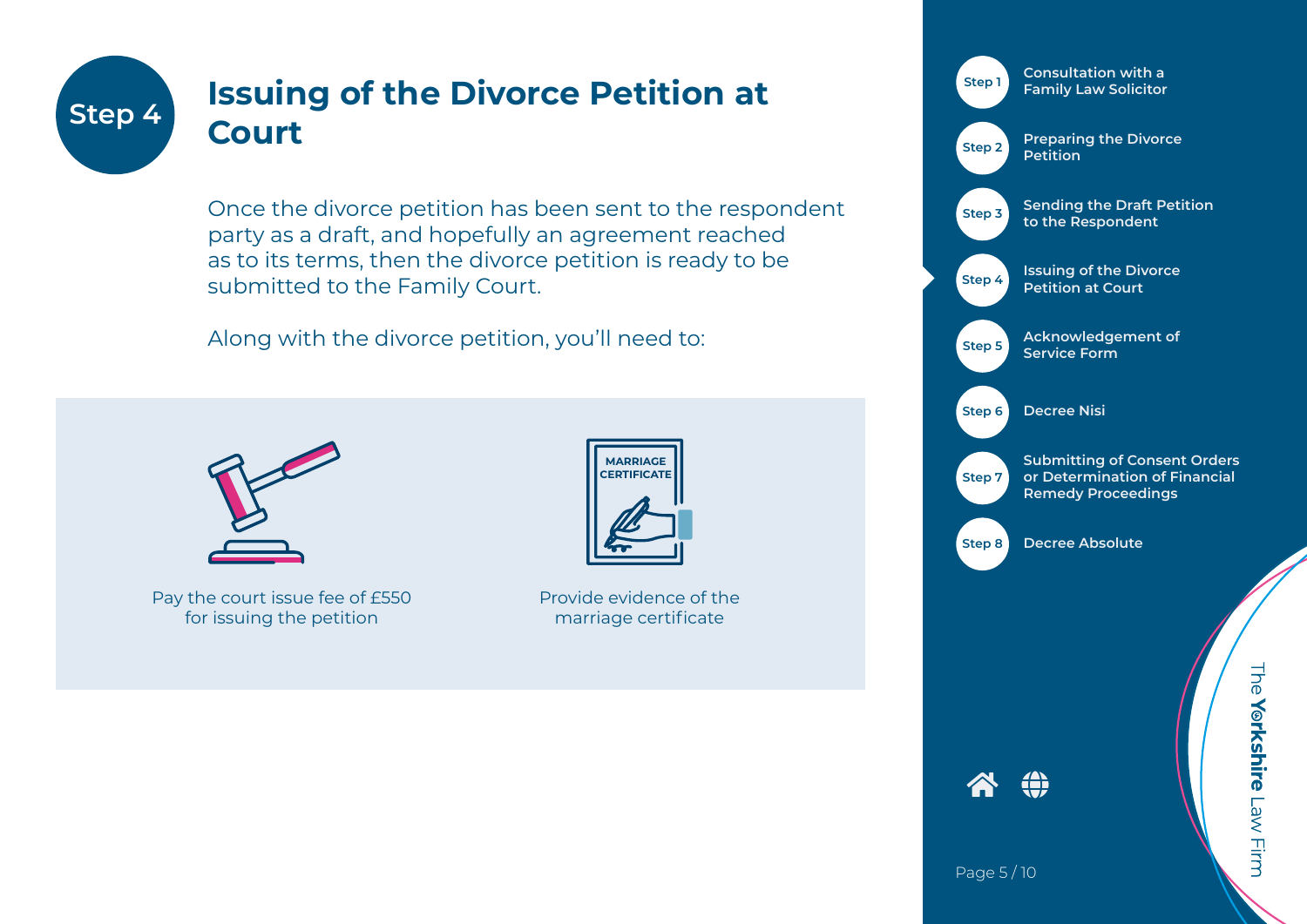#### **Acknowledgement of Service Form Step 5**

Once the petition has been issued, the court will send a court sealed (stamped) version to the respondent party (nonpetitioning spouse).

Along with the divorce petition is a form called an '**Acknowledgement of Service Form**'. This must be returned by the respondent within 7 days of it being received.

#### **Divorce Facts**

#### **Did you know...?**

The Acknowledgement of Service Form enables the respondent to confirm whether or not they intend to contest the divorce. It is very rare to have contested divorce proceedings.

**OUR TOP TIP:** The respondent party should engage a solicitor to seek independent advice as to the completion of the Acknowledgement of Service Form Service Form.



Page 6 / 10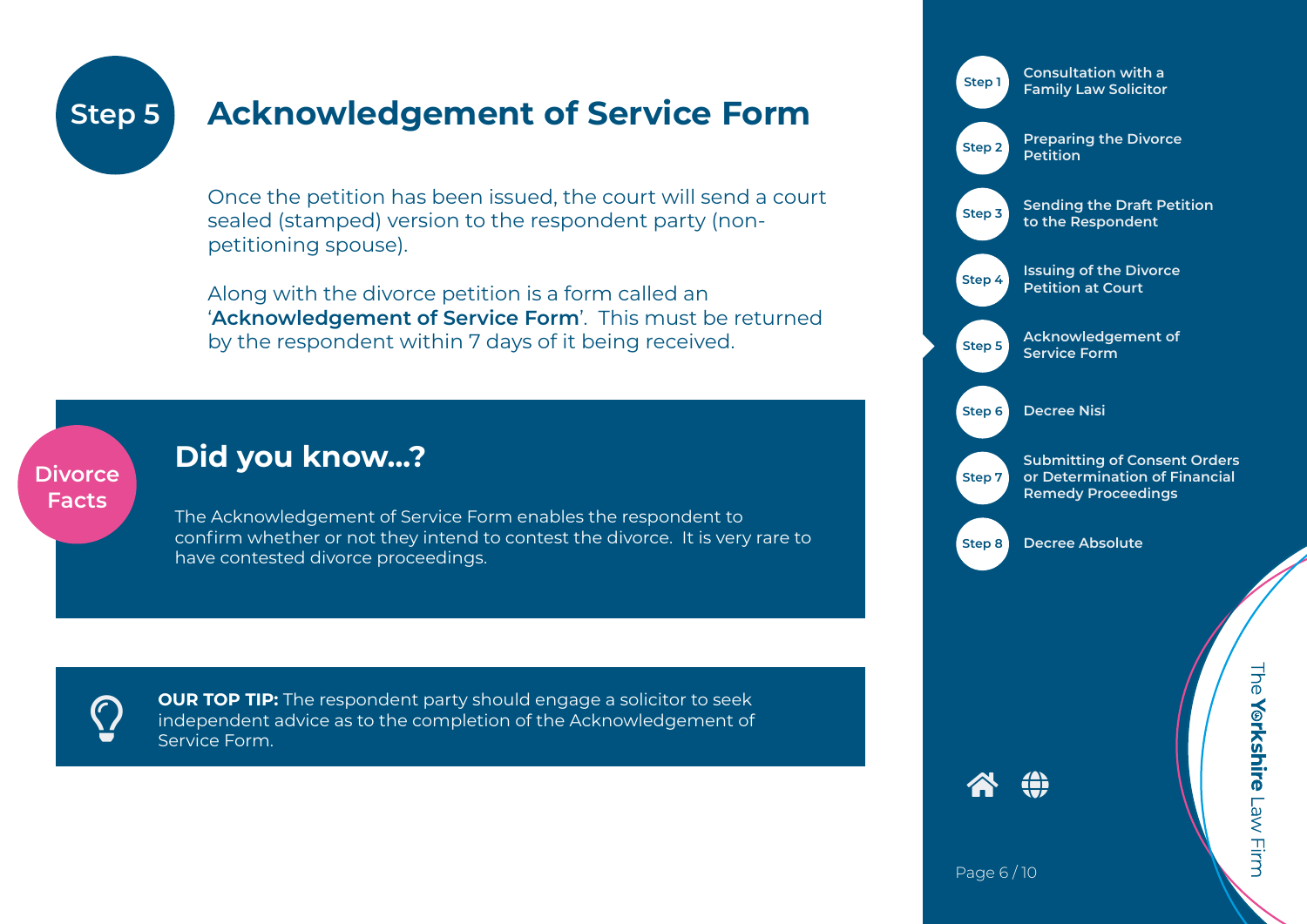

This is often known as '**the middle stage**' of the divorce.

The petitioner can apply for Decree Nisi once the court has provided them with a copy of the respondent's Acknowledgement of Service Form.

### **How does the Decree Nisi work?**



A District Judge will have considered the petition and acknowledgement form and decided on 'entitlement to a decree of divorce'.



**1**

Once the Judge is satisfied that there should be a divorce then a Certificate of Entitlement to a Decree will be prepared. This certificate will set out a date for the pronouncement of Decree Nisi in court.



At the hearing for Decree Nisi pronouncement, the parties will have reached the Decree Nisi point in the divorce.



The Yorkshire Law Firm

Page 7 / 10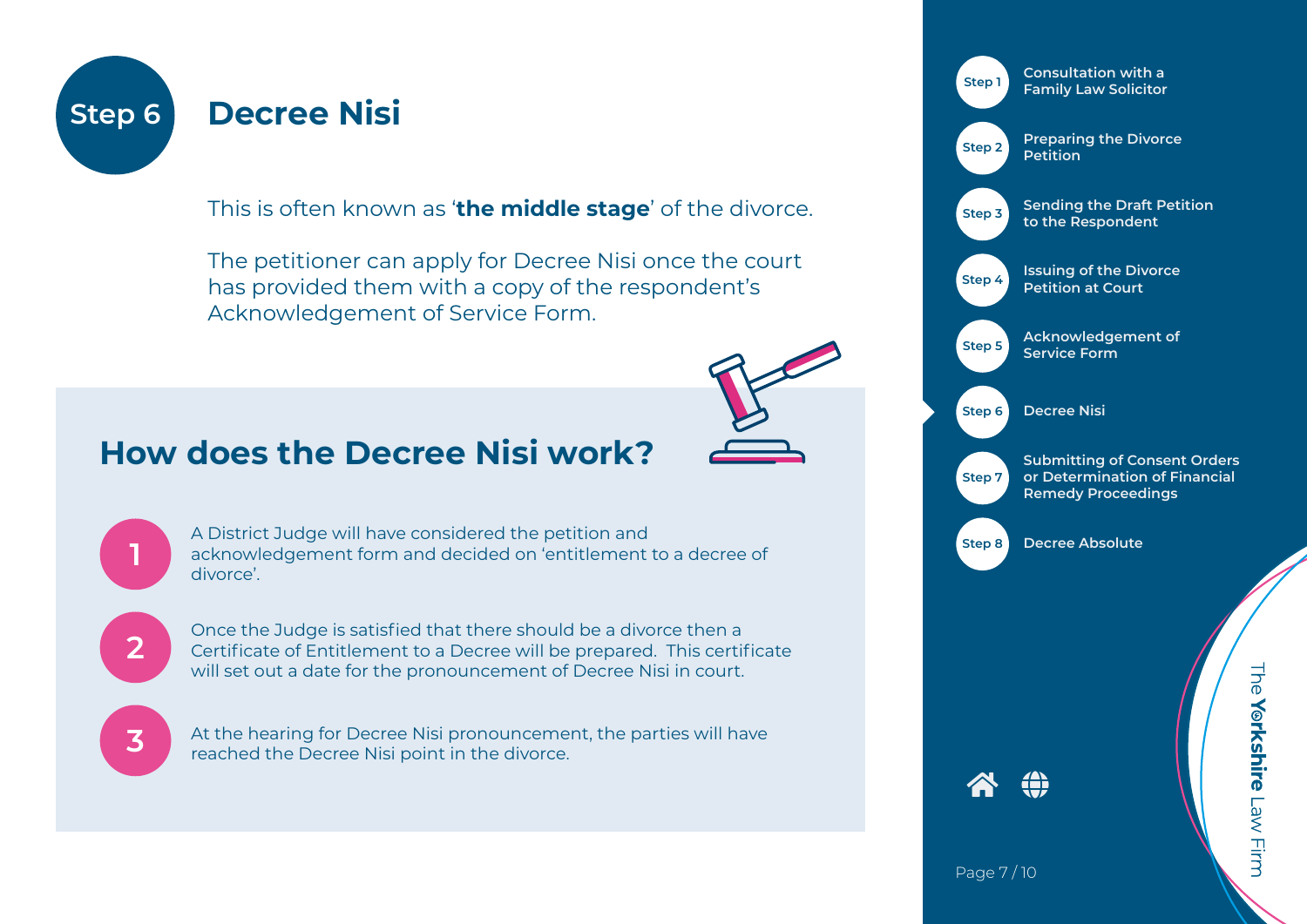## **Step 7**

### **Submitting of Consent Orders or Determination of Financial Remedy Proceedings**

This step in the divorce roadmap is usually where the parties will want to resolve the financial aspects of division of assets.

Any agreements as to the financial split of assets and liabilities can be prepared as a Consent Order and approved by a District Judge often as a paperwork (non-hearing based) action.

#### **Divorce Facts**

#### **Did you know...?**

Where financial aspects are disputed then often the court is asked to make a Financial Remedy Order at this divorce stage. This is where a District Judge decides on the division of assets for each party.

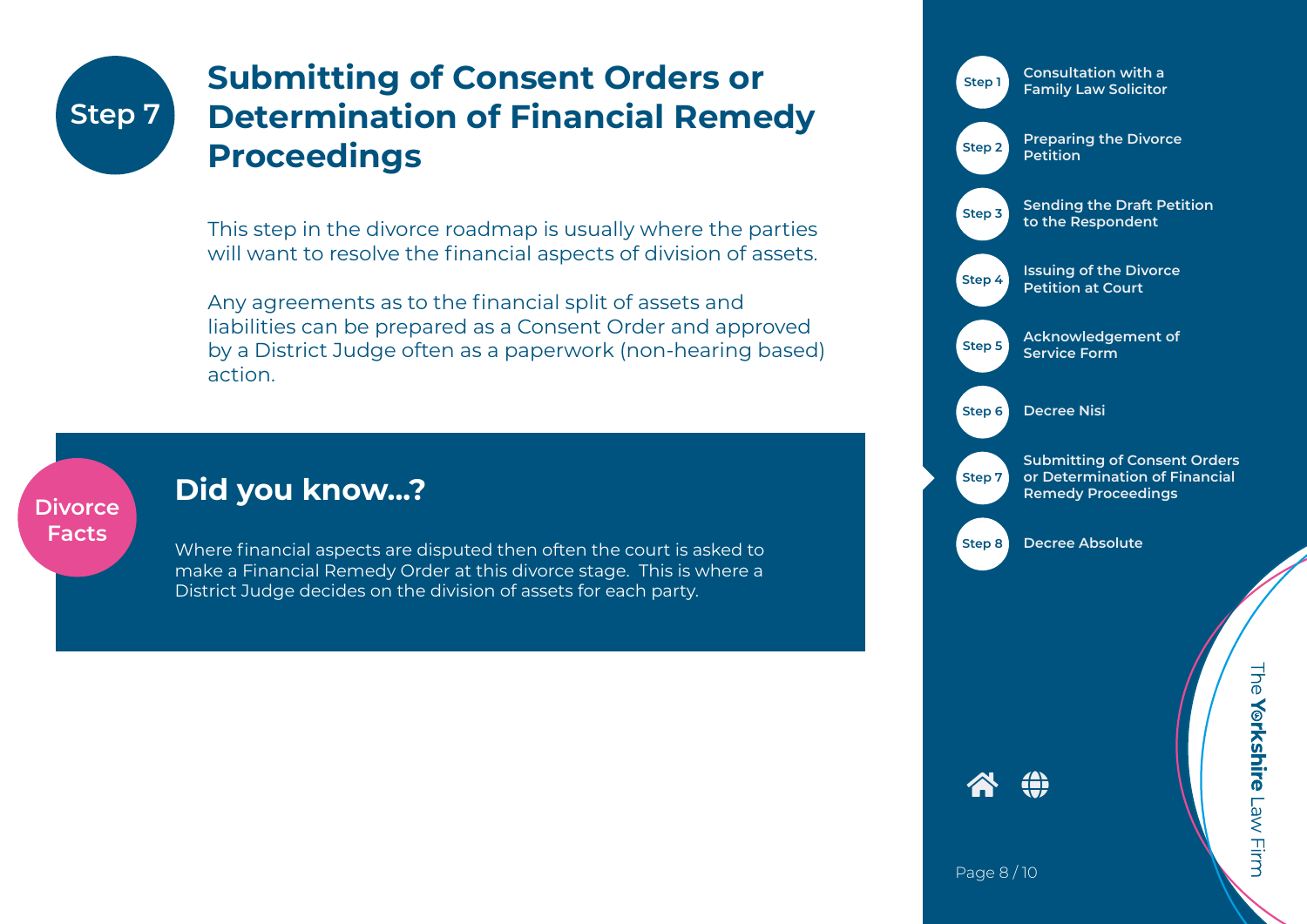

#### **Decree Absolute**

The final step in the divorce process is the application for Decree Absolute and the production of Decree Absolute by the Family Court.

The earliest point this can be applied for is 6 weeks and 1 day from the date of Decree Nisi.

The parties are free to re-marry if they so wish after achieving Decree Absolute.



#### **OUR TOP TIP**

If you're heading for divorce and unsure where to start, contact an expert family lawyer for advice.

Ison Harrison has one of Yorkshire's largest family law teams.

Established over 40 years, we can help you every step of the way with your divorce.

Call **0113 284 5000** or email **family@isonharrison.co.uk**